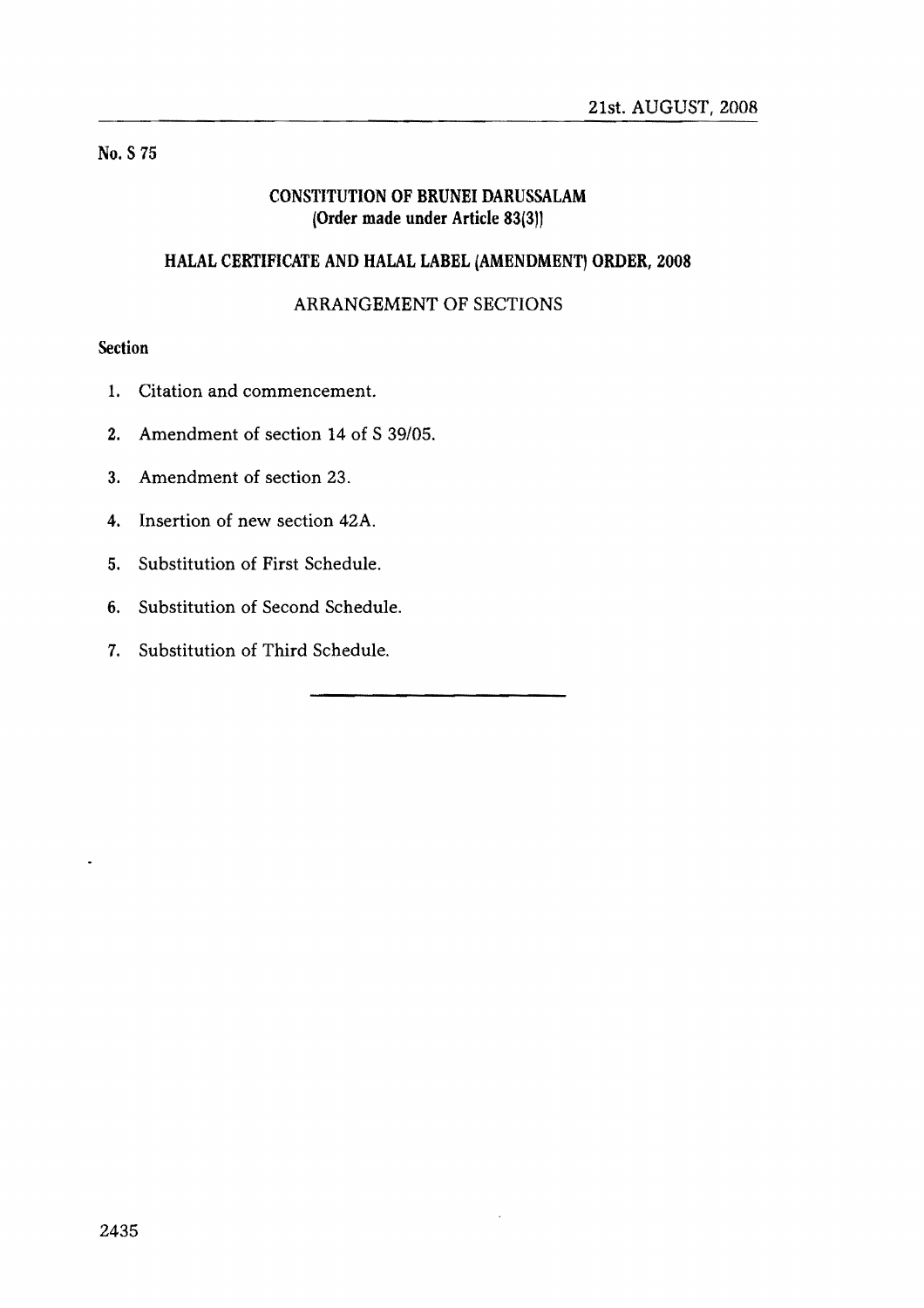#### CONSTITUTION OF BRUNEI DARUSSALAM !Order made under Article 8313))

#### HALAL CERTIFICATE AND HALAL LABEL (AMENDMENT) ORDER, 2008

In exercise of the power conferred by Article 83(3) of the Constitution of Brunei Darussalam, His Majesty the Sultan and Yang Di-Pertuan hereby makes the following Order  $-$ 

#### Citation and commencement.

1. This Order may be cited as the Halal Certificate and Halal Label (Amendment) Order, 2008 and shall commence on the same date as the Halal· Certificate and Halal Label Order, 2005 (S 39/05), in this Order referred to as the principal Order.

#### Amendment of section 14 of S 39/05.

2. Section 14 of the principal Order is amended, in subsection *ll!(d},* by deleting "District-General" and by substituting "Director-General" therefor.

#### Amendment of section 23.

3. Section 23 of the principal Order is amended, in subsection 11), by deleting "not later than 14 days" from the last two lines and by substituting "as soon as practicable" therefor.

#### Insertion of new section 42A.

4. The principal Order is amended by inserting the following new section immediately after section  $42 -$ 

#### "Delegation.

42A. (1) The Majlis may delegate to any person the exercise of any power or the performance of any duty conferred or imposed on it by this Order, except for the power of delegation conferred by this section.

(2) A delegation under subsection (1) may be made subject to such conditions as may be determined by the Majlis in the instrument of delegation.

(3) The Majlis may continue to exercise any power and perform any duty conferred or imposed on it by this Order notwithstanding the delegation by it of such power or duty.".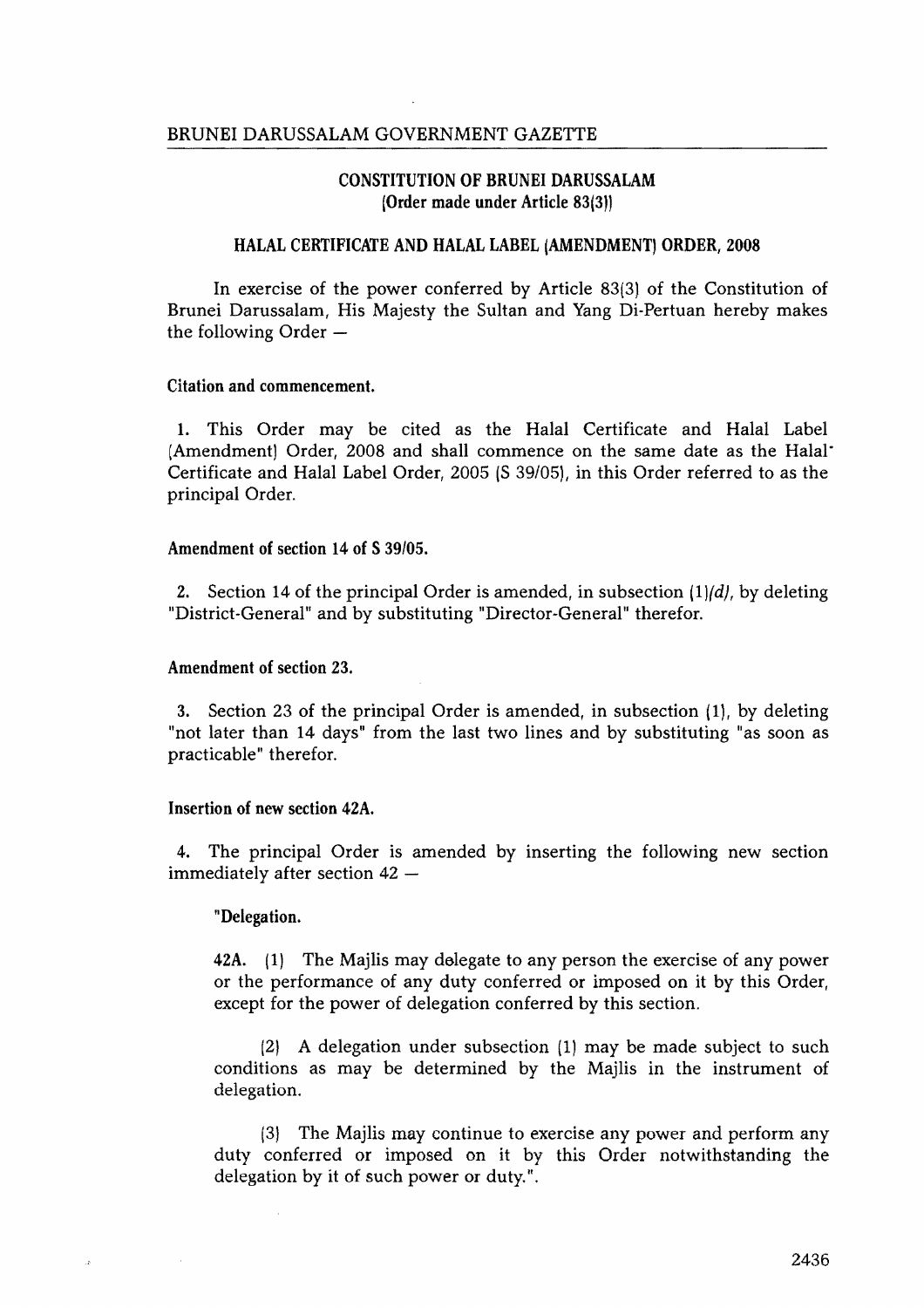Substitution of First Schedule.

5. The principal Order is amended by repealing the First Schedule and by substituting the following new Schedule therefor  $-$ 

### "FIRST SCHEDULE

(section 6(1))

# MAJLIS UGAMA ISLAM *RELIGIOUS COUNCIL*

NEGARA BRUNEI DARUSSALAM *BRUNEI DARUSSALAM* 

# **SIJIL HALAL**  *HALAL CERTIFICATE*



Sijil Halal yang dikeluarkan di bawah bab 6(1) dari Perintah Sijil Halal dan Label Halal, 2005

*Halal Certificate issued under section 6{ 1) of Halal Certificate and Halal Label Order, 2005* 

| Nama perniagaan<br>Name of business                                               |                                                 |
|-----------------------------------------------------------------------------------|-------------------------------------------------|
| Nama pemilik<br>Name of owner(s)                                                  |                                                 |
| Skop pensijilan halal bagi perniagaan<br>Scope of halal certification to business |                                                 |
| Alamat tempat berniaga<br>Address of place of business                            |                                                 |
| No. Sijil Pendaftaran Perniagaan<br>Certificate of Business Registration No.      | No. Lesen Rampaian<br>Miscellaneous Licence No. |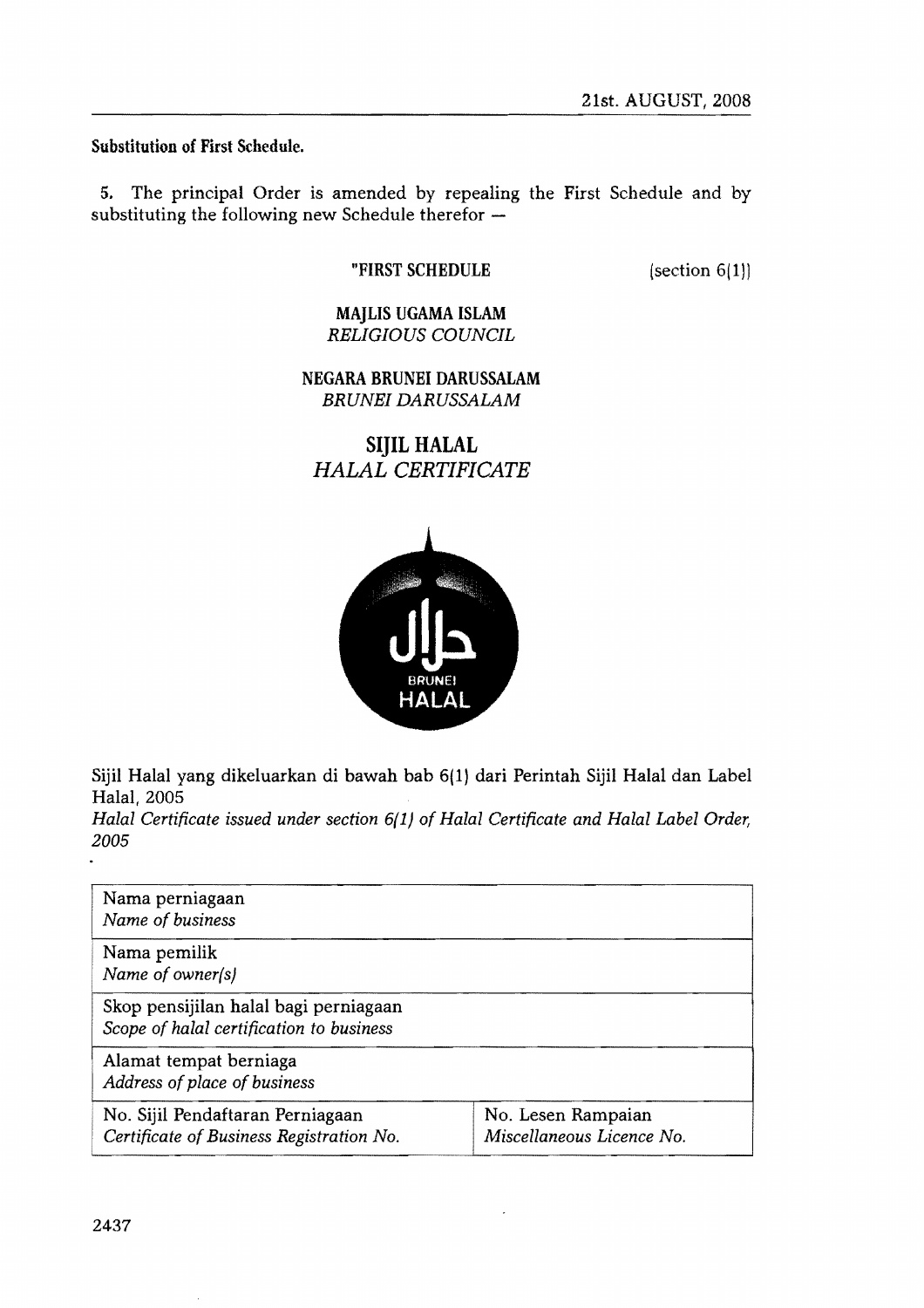# BRUNEI DARUSSALAM GOVERNMENT GAZETTE

DIKELUARKAN PADA: ................................................................... . *ISSUED ON* 

SAH SEHINGGA: ........................................................................... .. *VALID UNTIL* 

Thrikh: ............................... ..

Setiausaha Majlis Ugama Islam *Secretary of the Religious Council".* 

#### Substitution of Second Schedule.

6. The principal Order is amended by repealing the Second Schedule and by substituting the following new Schedule therefor -

"SECOND SCHEDULE (section 9(2))

# **HALAL LABEL**

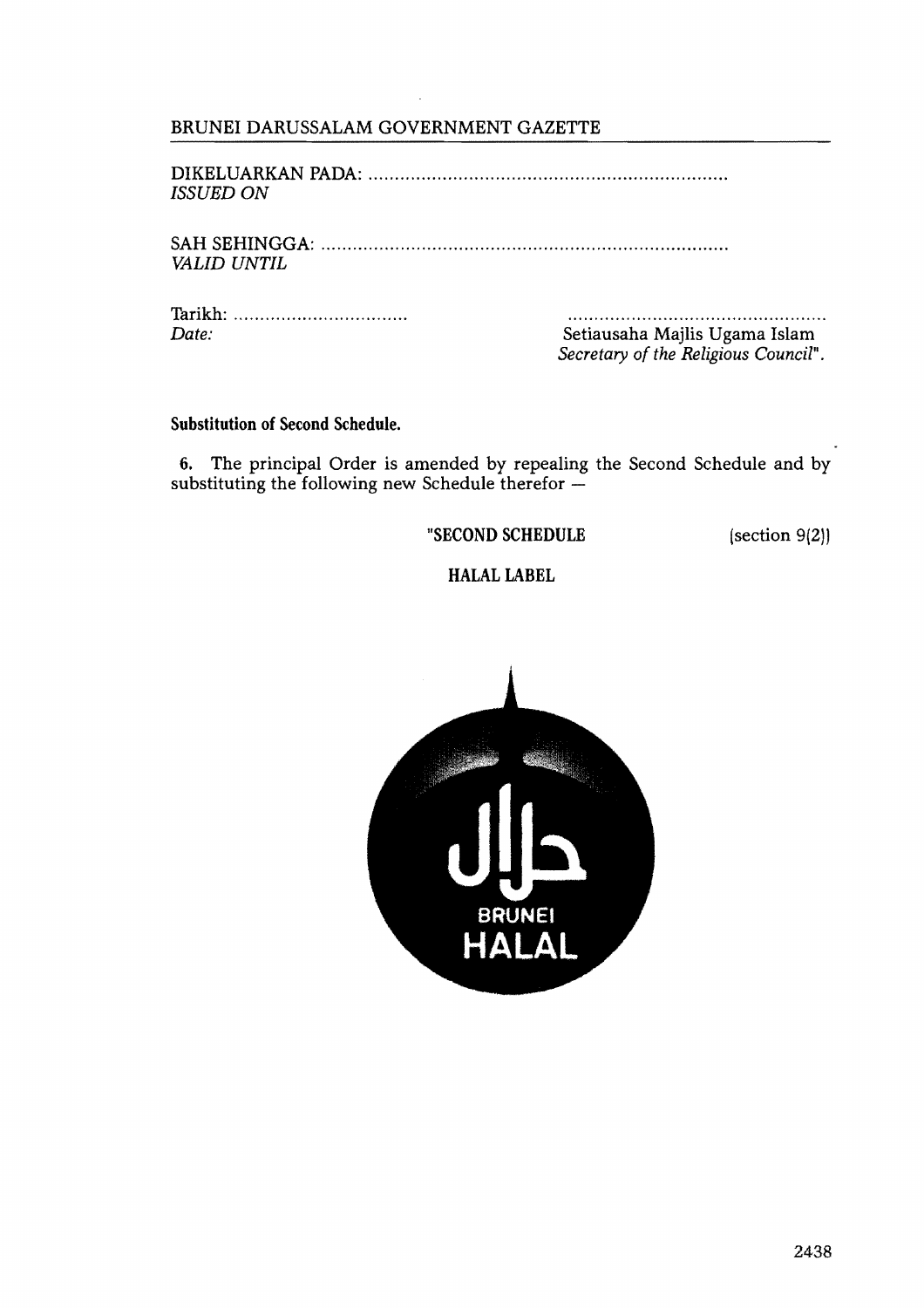### Substitution of Third Schedule.

7. The principal Order is amended by repealing the Third Schedule and by substituting the following new Schedule therefor  $-$ 

### "THIRD SCHEDULE

(sections 12(1) and 43(5))

### MAJLIS UGAMA ISLAM *RELIGIOUS COUNCIL*

### NEGARA BRUNEI DARUSSALAM *BRUNEI DARUSSALAM*

### PERMIT

# Bah 12(1)/43(5) dari Perintah Sijil Halal dan Label Halal, 2005 *Section 12(1)/43(5) of Halal Certificate and Halal Label Order; 2005*



(Nama dan tempat perniagaan) *(Name and place of business)* 

adalah dibenarkan untuk menggunakan Label Halal di atas *is authorised to use the Halal Label as above*